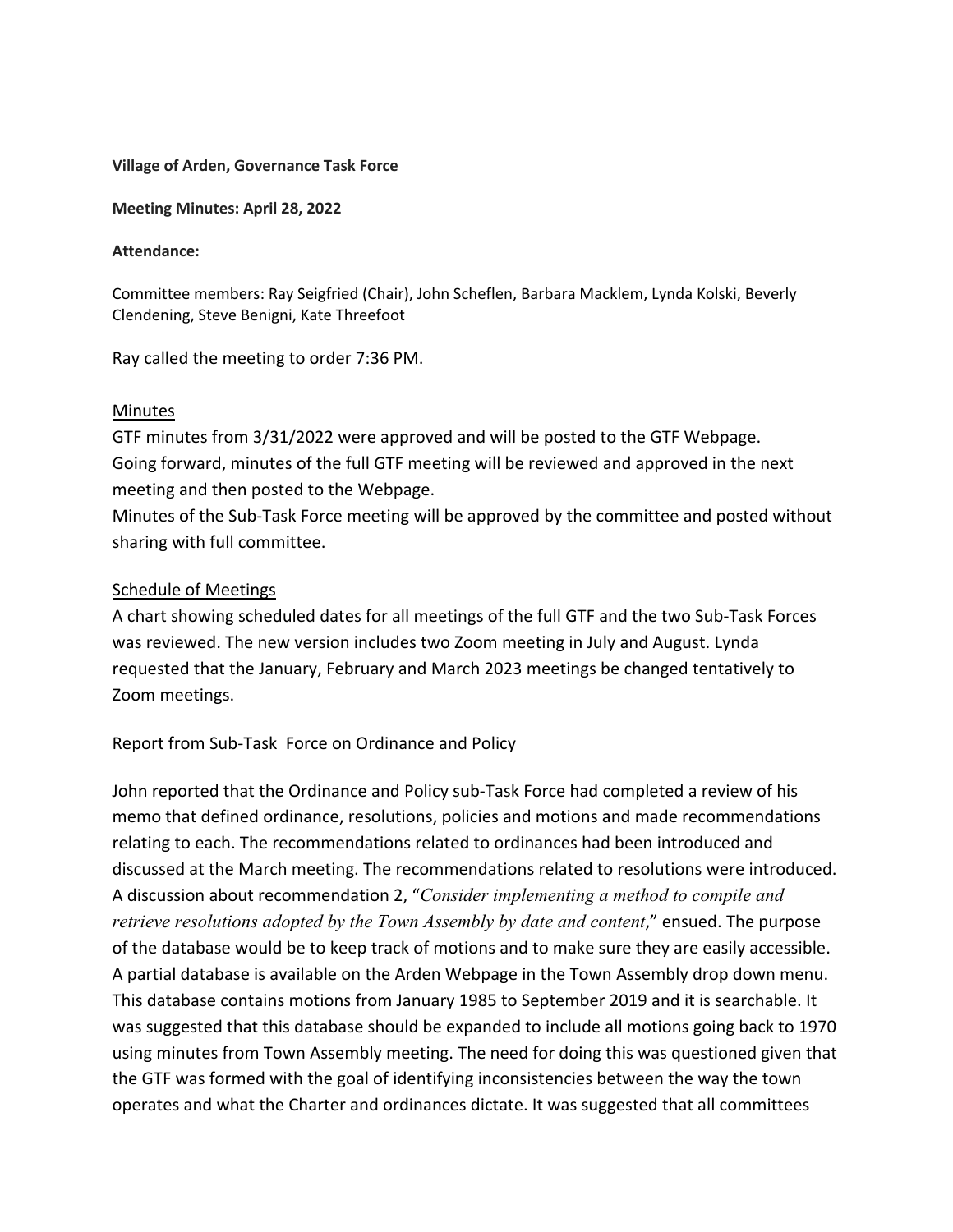should be consulted for their views on the discrepancies and to address these. However, it was pointed out this approach does not address the intention of the recommendation as a way to organize current and future governance practices and to allow interested parties to find the documentation for these practices. John began to share the sub-Task Force recommendations regarding policies. Because all members of the GTF did not have access to a copy of John's memo about Ordinances, resolution and policies, this discussion was tabled until the next meeting of the full GTF. Bev will send an updated copy of the memo to all GTF members.

Despite the fact that we had agreed to table the recommendation about policies, there was a lengthy discussion about this, specifically about the recommendation that committees be required to report any new policies or changes to policy to Town Assembly. It was clarified that the recommendation does not intend this to mean that the Town Assembly needs to approve all policies. It was pointed out that many Committee policies affect only the committee and should not need to be shared with TA. Only policies that will affect the Village more globally need to be shared (examples include reporting of problems with village services such as waste management, policies about requests for disbursement of funds and hiring policies). This discussion will be continued at the next meeting.

John also shared that the sub-Task Force has discussed Ordinances #1 and #2, dealing with Safety. Because the full text of Ordinance #1 has been lost, The sub-TF recommends that Ordinance #1 and 2 be repealed and that a new Ordinance that references to Delaware Code be adopted. The committee still needs to determine if there are any parts of the code (for example, vehicle speed on Village streets) for which the Village may want to request an exemption.

# Report from Sub-Task Force on the Charter

The sub-Task Force on the Charter focused on Charter Section 1 A & B, Name and General Powers, and 2 A & B Territorial Limits. Section 1 looks good and should be maintained as is. The territorial limits of Arden (Section 2) have changed but the sub-Task Force recommends keeping it intact to maintain an historical perspective and adding amendments to expand the boundaries. The total acreage for the Village would also need to be amended. This strategy has the advantage of allowing for the addition of new property in the future by amendment rather than a change in the Charter. The following motion was presented to the GTF prior to the meeting:

# *Motion*

*The GTF reconfirms Section 1 [a] and [b] and Section 2 [a] and [b] of the Charter.*